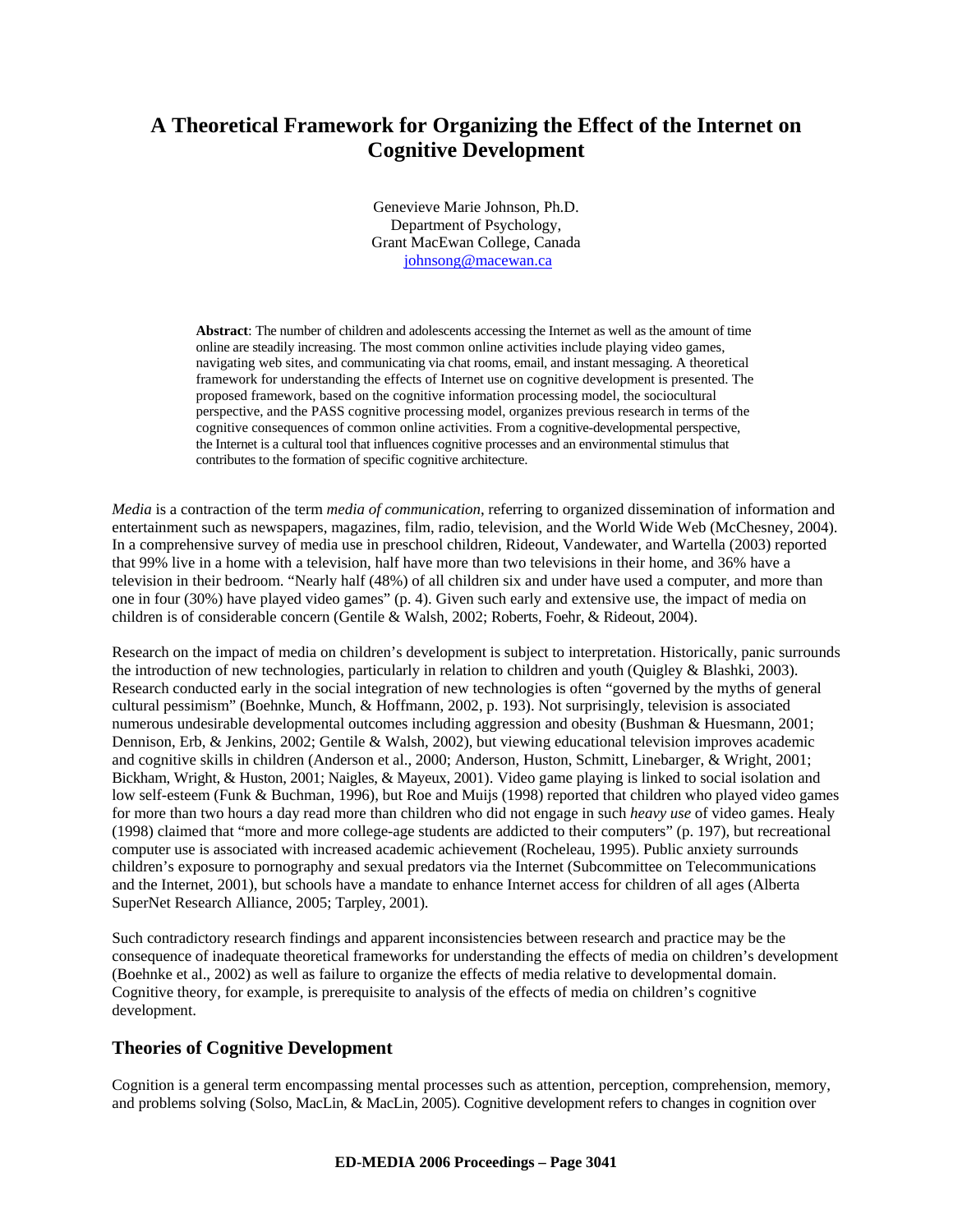time. Theoretical frameworks for understanding cognition and cognitive development include: the Cognitive Information Processing Model, the sociocultural perspective, and the PASS Cognitive Processing Model.

#### **The Cognitive Information Processing Model**

The Information Processing (IP) Model, as the name implies, conceptualized human cognition in terms of computer functions (Siegler & Alibali, 2004). The person (i.e., computer) has biologically predetermined neurological improvements (i.e., hardware upgrades) and learning results in increased knowledge as well as enhanced strategies for effective use of knowledge. IP assumes environmental stimuli move along a conveyer belt of cognitive processing. First, sensory stimuli register in the appropriate neurological sites. Attention to selected stimuli results in further processing which leads to perception. Perception moves the now meaningful stimuli (i.e., information) to various levels of memory (i.e., data storage) where subsequent processing ensures that it is available when needed. All stages of cognitive processing are facilitated by meta-cognition which includes learning strategies and monitoring the effectiveness of processes (Solso et al., 2005). According to the IP perspective, as children development, they become more able to focus attention on relevant stimuli, they have greater capacity to remember (i.e., store information), they recognize and interpret more stimuli due to increased knowledge base (i.e., stored information), and meta-cognition becomes more sophisticated which improves the efficiency of all aspects of cognitive processing (Atkinson, & Shiffrin, 1968). This results in individuals who are progressively more able to function effectively in their environments (Klahr & MacWhinney, 1998).

#### **The Sociocultural Perspective on Cognitive Development**

The sociocultural perspective on cognitive development maintains that social and cultural activities mediate human interaction which determines cognitive structures. Vygotsky, the central theorist associated with the sociocultural perspective, "conceptualized development as the transformation of socially shared activities into internalized processes" (John-Steiner & Mahn, 1996, p. 192). Vygotsky (1978) proposed that all higher mental processes originate in social processes and that such processes can only be understood in terms of the tools of the culture. Cultural tools refer to both physical artifacts (e.g., printing press, abacus, telephone, computer) and socio-cognitive constructions such as signs, symbols, and language (Wink & Putney, 2002). Children develop cognitive structures in response to the use of cultural tools and, particularly, in response to the use of language. All languages have words for concepts and objects that are important to the culture (e.g., winter and snow); other languages have no words for the same concepts and objects. According to Vygotsky, language controls and is controlled by cognition. Further, if a culture provides children with, for example, Roman numerals for representing quantity, mathematical problem solving is limited. In this regard, the use of language and other cultural tools creates ways of thinking. From a sociocultural perspective, as children accumulate experience with people and things in their cultural and social environments, they become progressively more able to function effectively with the tools and corresponding thought processes required in their environments (Wertsch, 1991).

### **The PASS Cognitive Processing Model**

The Planning, Attention-Arousal, Simultaneous and Successive (PASS) cognitive processing model links human cognition to specific neurological structures (Das & Naglieri, 2001). The PASS model describes human cognitive processes within a framework of three functional units (Das, 2002). The first functional unit, Attention-Arousal, located in the brain stem and reticular activating system, provides the brain with appropriate levels of arousal that direct attention. The second functional unit receives, analyzes, and stores information through simultaneous and successive processing. During simultaneous processing, associated with the occipital-parietal areas of the brain, each element (i.e., environmental stimulus) is interpreted in relation to every other element and meaning is attained when all elements are processed simultaneously. Successive processing, associated with the frontal-temporal areas of the brain, involves the interpretation of stimuli in a specific serial order (i.e., each component is related to the next in a series). To illustrate, entering a classroom and identifying an appropriate desk in which to sit requires simultaneous processing; comprehending language requires successive processing. The third functional unit, Planning, located in the frontal lobes of the brain, provides for the regulation of behavior such as asking questions, problem solving, selfmonitoring, and impulse control (Luria, 1973). All of these cognitive processes result in an ever increasing base of knowledge which reflects "all information obtained from the cultural and social background of the individual, because this determines the form of mental activity" (Das, 2004, p. 10). According to the PASS model, as children development, neurological maturation and social experience result in increased ability to focus attention on relevant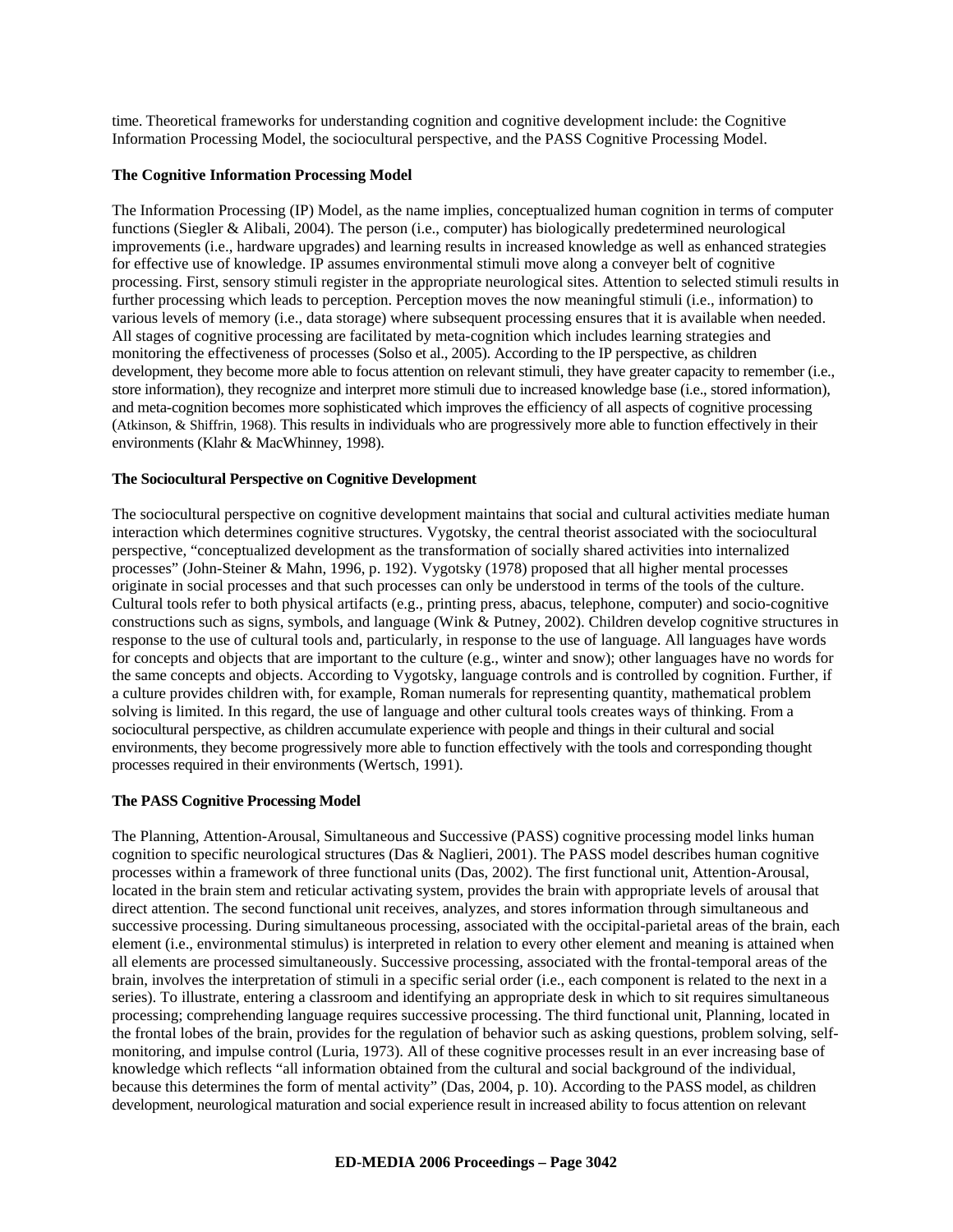stimuli, improved simultaneous and successive processing, enhanced capacity to plan and regulate behavior, and a larger knowledge base. This results in individuals who are progressively more able to function effectively in their environment (Luria, 1976).

All cognitive theories, to various degrees and in differing ways, assume that mental processes are influenced by neurological maturation and environmental experience (Solso et al., 2005). From a cognitive-developmental orientation, media is an environmental experience, a cultural tool, and a set of stimuli that registers certain patterns of neurological activity. "Any new medium brings with it new symbols systems which, in turn, influence the way the brain learns to take in and process information" (Healy, 1998, p. 142).

In formulating a theoretical framework for organizing the effects of media on cognitive development, media is categorized in terms of varying cognitive demands which translate into cognitively distinct influences. The text in books is non-interactive and requires visual and language processing. Recorded music is non-interactive and requires auditory processing. Television is largely non-interactive and requires visual and auditory processing. The Internet is interactive, requiring the processing of visual input (i.e., text and images on a computer screen) that leads to manual manipulation of peripheral devices (e.g., keyboard, mouse, response pad, controller).

## **Internet Use and Cognitive Development**

The Internet, a relatively recent form of media, has grown rapidly in use and applications. Currently, children between the ages of 8 and 18 spend an average of over one hour each day in recreational Internet use (Roberts et al., 2004). Such figures, however, are misleading since children who do not have home Internet access, which may be more than onethird of the population (Rideout et al., 2003) are included in analysis. Adolescents are online more than any other age group (Subrahmanyam, Kraut, Greenfield, & Gross, 2001). "About 25 percent of 5-year-olds use the Internet, and this number rises to over 50 percent by age 9 and to at least 75 percent by ages 15-17" (National Center for Educational Statistics, 2003, p. iv). All trends indicate that the number of children accessing the Internet as well as the amount of time spent online is steadily increasing (Statistics Canada, 2004). Given such pervasive and extensive use in children and youth, from a cognitive-developmental perspective, the Internet is a cultural tool that influences cognitive processes and an environmental stimulus that contributes to the formation of specific cognitive architecture.

Internet use is not equivalent to computer use, although there is overlap in cognitive requirements. Like Internet use, computer use is interactive, with visual input and manual output; unlike Internet use, computer use is limited to available software and does not connect the user to others for purposes of communication. While "research suggests that computer use has changed the balance of cognitive skills from the verbal to the visual" (Subrahmanyam et al., 2001, p. 96), the cognitive consequences of Internet use are more complex than those associated with computer use. Additionally, the Internet is not like books or television "in the sense that it is used primarily for communication, information gathering, and games rather than for passively experiencing narrative stories" (Tarpley, 2001, p. 551). To formulate a theoretical framework of the effect of Internet use on cognitive development, differing online activities require distinct analysis. The most common Internet activities for children and adolescents include: playing games, navigating web sites, and communicating via chat rooms, email, and instant messaging (Roberts et al., 2004).

#### **Internet Games and Cognitive Development**

A video game is a programmed visual-digital activity that is rule-governed, goal-oriented, interactive, and used for recreational purposes (Subrahmanyam et al., 2001). While video games are not dependent on the Internet, the Internet provides access to many game experiences. Approximately one-third of the time that children are online, they report playing games (Roberts et al., 2004). There is a growing body of research that suggests certain specific brain functioning and cognitive processes are influenced by video game playing.

Koepp and colleagues (1998) established "that endogenous dopamine is released in the human striatum during a goaldirected motor task, namely a videogame" (p. 266). Satyen (2003) reported that "sufficient practice with video games could lead to the enhancement of response time performance" (p. 90). During video games, players are forced to simultaneously process a variety of tasks (e.g., detect enemies and avoid hazards). Visual-spatial skills such as mental rotation of shapes are superior in those who play video games, although generalization to novel situations does not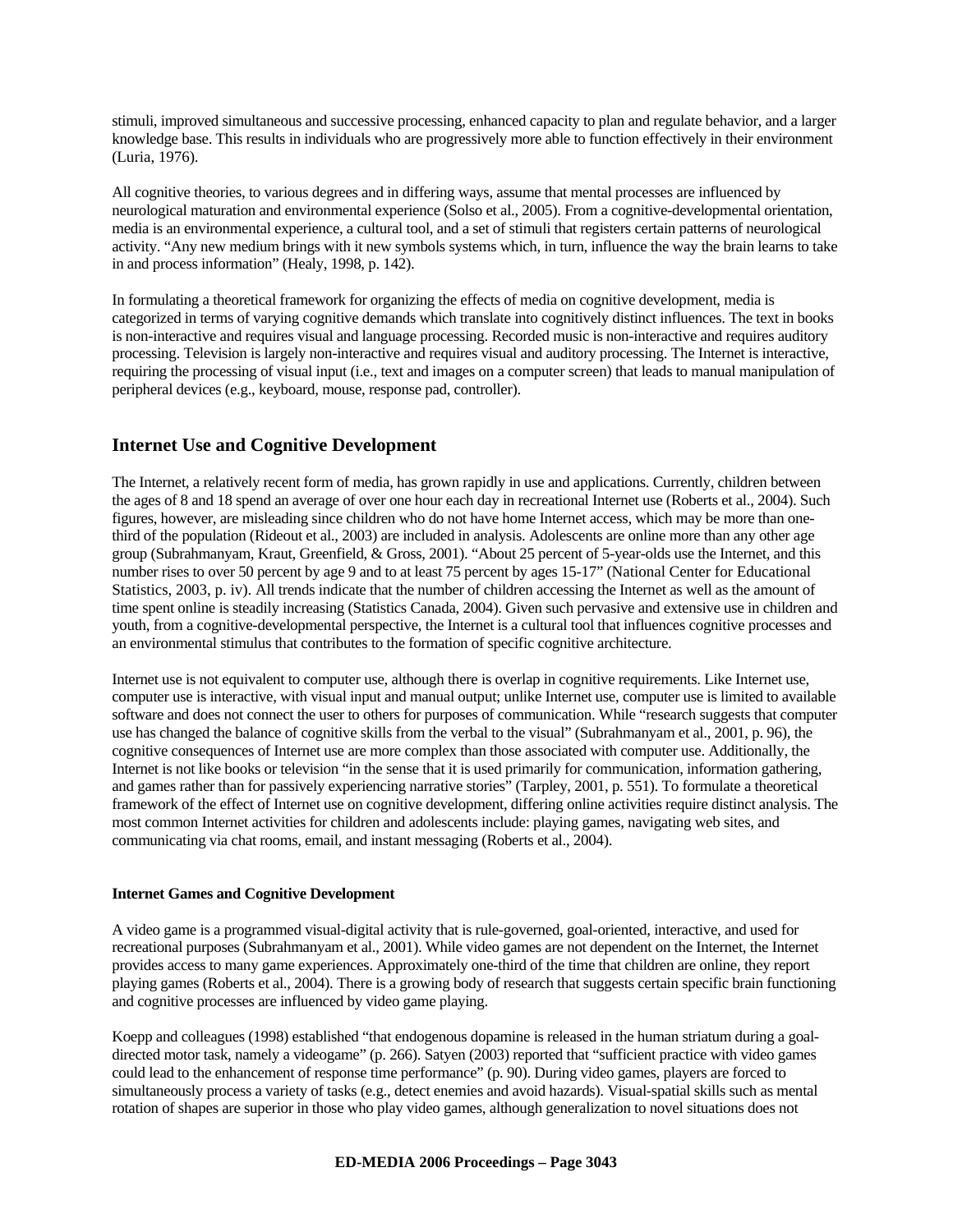always occur (Sims & Mayer, 2002). Blumberg and Sokol (2004) reported that as children learn to play video games, they are more likely to employ internal cognitive strategies (e.g., read instructions, trial and error) than external strategies (e.g., ask for help, watch someone). In a comprehensive review of the research, Subrahmanyam and colleagues (2001) concluded that cognitive skills such as attention, spatial imagery, and iconic representation are improved with video game use and that "children who play computer games can improve their visual intelligence" (Subrahmanyam, Kraut, Greenfield, & Gross, 2000, p. 128). Greene and Bavelier (2003) noted that on a range of visual attention skills, video game players out-performed those not exposed to video games. They concluded that "although video-game playing may seem to be rather mindless, it is capable of radically altering visual attention processing" (p. 536). From a cognitivedevelopmental perspective, playing online games enhances attention and concentration, visual perception, visual memory, simultaneous processing, meta-cognitive skills such as planning, and speed of information processing.

#### **Web Site Navigation and Cognitive Development**

Approximately one-third of the time that children are online, they report navigating web sites (Roberts et al., 2004). From a cognitive perspective, web sites share some of the characteristics of print material. Like books and magazines, web sites contain text and images that require interpretation. Although there are differences in the reading processes involved in decoding printed text and digital text, "there are also many similarities, with meaningmaking being central to the process' (Marsh & Thompson, 2001, p. 269). Unlike print material, web sites are, to varying degrees, interactive. Children make choices about accessing site features and links. "Electronic texts are malleable and fluid; they are not firm and fixed in the manner of printed books and magazines" (Desmond, 2001, p. 42). In this regard, navigating web sites makes cognitive demands beyond those associated with simply decoding text. Meta-cognitive processes such as planning, search strategies, and evaluation of information are exercised when accessing web sites (Tarpley, 2001).

Public librarians refer to web access as a "lifeline for children" and note that "the Web keeps getting bigger and better for youngsters, with more helpful and enjoyable sites popping up every day" (McDermott, 2000, p. 36). "About 72 percent of Internet users ages  $5 - 17$  (or 42 percent of all youth in this age range) use the Internet to complete school assignments" (National Center for Educational Statistics, 2003, pp. vi-vii). Approximately 90% of parents claim "that the computer has had a positive impact on their child's learning ability, while 79% say that it has improved their child's homework quality" (Canadian Council on Social Development, 2001, p. 4). Turow (1999) reported that among adolescents, visiting web sites to complete schoolwork surpasses games as the most frequent online activity. According to early childhood educators, visiting web sites supports emergent literacy, builds problem-solving skills, and facilitates concept development (Gerzog & Haugland, 1999; Parette, Hourcade, & Heiple, 2000). From a cognitive perspective, accessing web sites enhances visual processing of information, increases language and literacy skills, builds knowledge base, and promotes meta-cognitive abilities such as planning and evaluation.

#### **Online Communication and Cognitive Development**

Berson and Berson (2005) note that the "Internet has provided an expansive environment that has the potential to offer instantaneous interaction with people worldwide" (p. 29). The Internet is an increasingly popular form of interpersonal communication, particularly among adolescents (Quigley & Blashki, 2003). Approximately one-quarter of the time that youth are online, they report communicating with others via instant messaging, chat, and email (Roberts et al., 2004). According to a recent survey by the National Center for Educational Statistics (2003) "65 percent of users (38 percent of all persons  $5 - 17$ ) use the Internet for e-mail or instant messaging" (p. vii). Research on the consequences of children's Internet communication has focused, rather exclusively, on social development including online aggression and high risk behavior (Subrahmanyam et al., 2000, 2001; Ybarra & Mitchell, 2004). While communication is a social event that emerges in response to human interaction, language is a cognitive process (Solso et al., 2005) and a cultural tool (Vygotsky, 1978).

Determining the cognitive demands of online communication requires consideration of the processes of communication and language. Language is defined as a set of shared symbols used by a group for purposes of communication (Bochner & Jones, 2003). Communication requires that one person sends a message (i.e., expressive language) and another person receives and understands that message (i.e., receptive language). All forms of expressive-receptive language (e.g., speak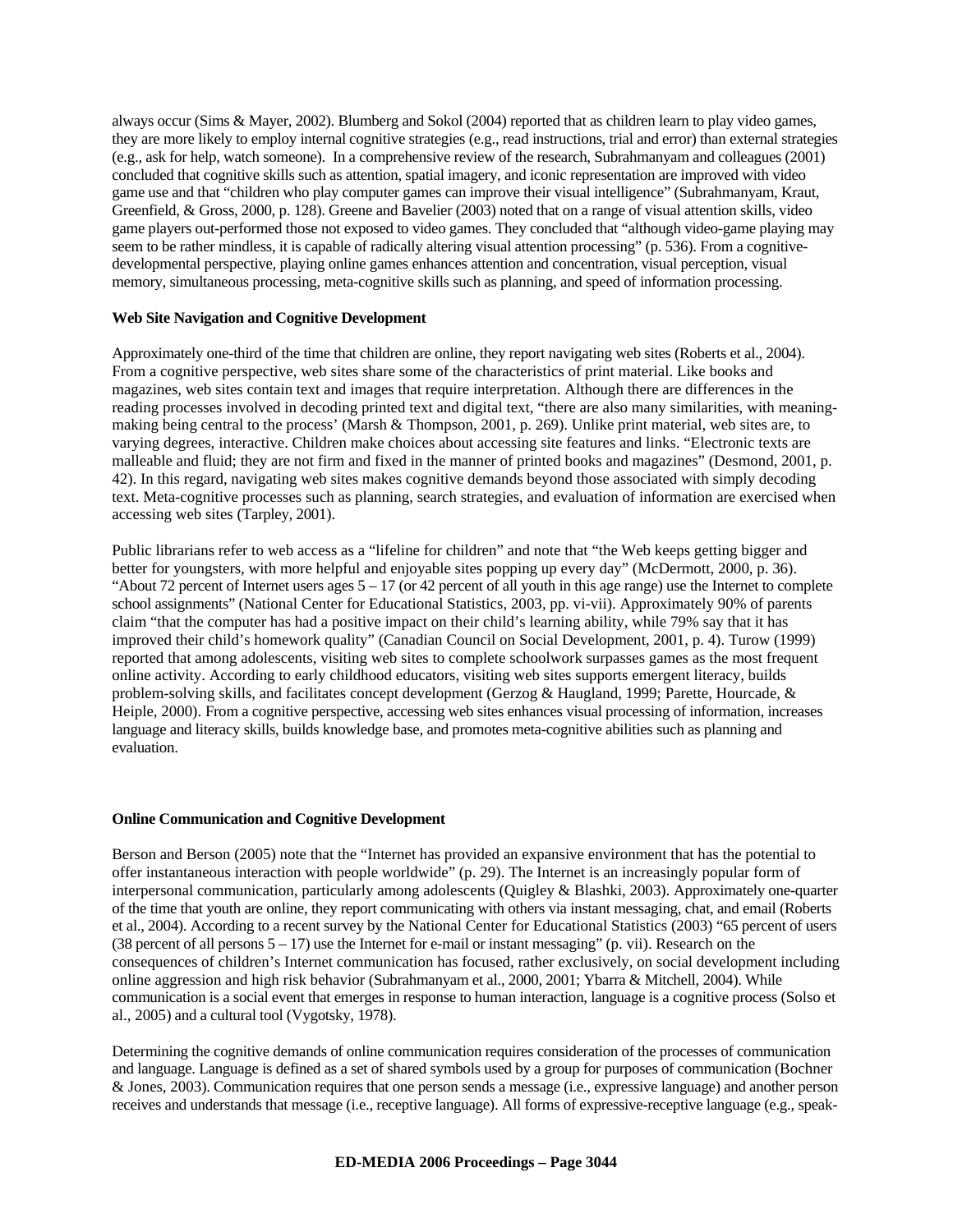listen, write-read, sign-view) require similar neurological processing (Johnson, 2004). Currently, online communication primarily involves reading and typing text in real time (i.e., synchronous communication such as chat) or delayed time (i.e., asynchronous communication such as email). Dede and Kremer (1999) concluded that asynchronous communication provides "richer, more inclusive types of interchange" (p. 4); Hines and Pearl (2004) argued that synchronous communication has "the advantages of providing a greater sense of presence and generating spontaneity" (p. 34). From a cognitive perspective, both forms of online communication require expressive and receptive written language competencies which involve successive cognitive processing; synchronous communication may increase reaction time.

## **Internet Use and Cognitive Development: A Theoretical Framework**

The most common online activities for children and adolescents include playing games, navigating web sites, and communicating with others (Roberts et al., 2004). While Internet technology evolves rapidly, current use is associated with visual input and tactile-kinesthetic output via manual manipulation of peripheral devices. During Internet use, language centers of the brain are active, particularly in online communication. Meta-cognitive abilities are required for a variety of online activities including playing games and navigating web sites. Internet games as well as synchronous communication increase cognitive processing speed (i.e., reaction time). Internet games require simultaneous processing; online communication requires successive processing. Internet games make extreme demands on visual and metacognition skills. Navigating web sites builds knowledge base and contributes to concept development. Figure 1 presents a theoretical framework for organizing the cognitive requirements of typical online behavior in children and adolescents. Such requirements, when satisfied, contribute to patterns of neurological activity which, particularly early in life, influence neurological architecture and cognitive processes.

According to Vygotsky (1978), human cognition creates tools and then, in turn, is influenced by those tools. The Internet is the most sophisticated tool that humans have yet to create and, as such, it may ultimately have greater cognitive impact than any previous cultural tool. As always, new technology is associated with apprehension and anxiety. For example, in the 19<sup>th</sup> century, "the telegraph enabled a young woman, against her father's wishes, to maintain a flirtation with a number of men on the wire" (Quigley & Blashki, 2003, p. 311).

The majority of households currently have Internet access and those that do not are disproportionately characterized by low socioeconomic status. "In 1998, 74% of Canadian households in the highest-income group had computers, compared to only 18% of households in the lowest-income group" (Canadian Council on Social Development, 2001, p. 4). The majority of children and youth spend a significant amount of time online and those that do not are disproportionately characterized by low socioeconomic status (National Center for Educational Statistics, 2003). Current anxiety surrounding children's Internet use should be for those whose cognitive processes are not influenced by the cultural tool (Henry J. Kaiser Family Foundation, 2004).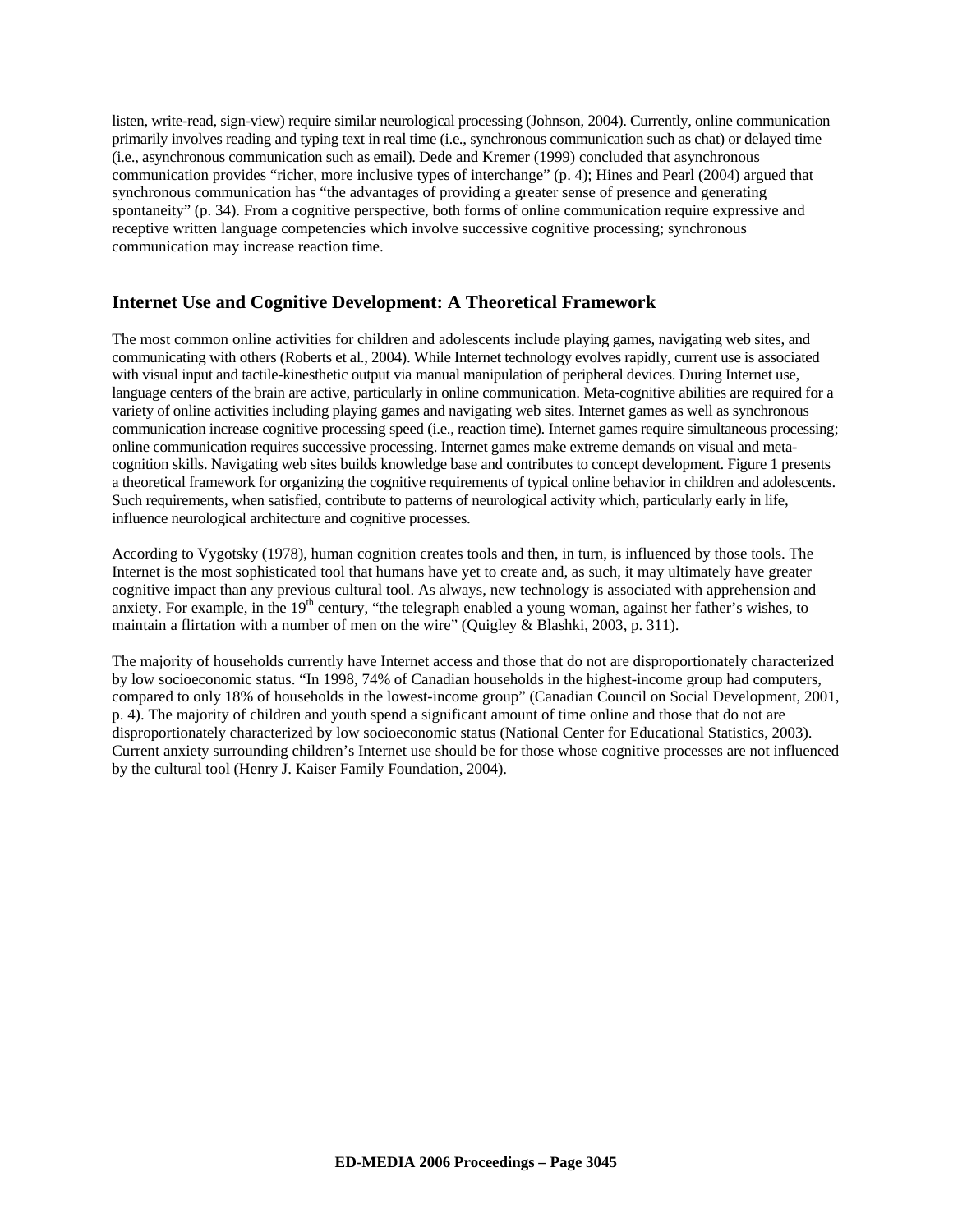

**Figure 1: A Theoretical Framework for Organizing the Effect of the Internet on Cognitive Development** 

## **References**

- Alberta Supernet (2005). Restructuring and government efficiency. Retrieved September 23, 2005, from http://www.albertasupernet.ca/the+project/news/default.htm
- Anderson, D. R., Bryant, J., Wilder, A. Santomero, A., Williams, M., & Crawley, A. M. (2000). Researching Blue's Clues: Viewing behavior and impact. *Media Psychology, 2*, 179-194.
- Anderson, D. R., Huston, A. C., Schmitt, K. L., Linebarger, D. L., & Wright, J. C. (2001). Early childhood television viewing and adolescent behavior: The recontact study. *Monographs of the Society for Research in Child Development, 66*, 1- 147.
- Atkinson, R. C., & Shiffrin, R. M. (1968). Human memory: A proposed system and its control processes. In K. W. Spence & J. T. Spence (Eds.), The psychology of learning and motivation: Advances in research and theory (Vol. 2, pp. 89-195). New York: Academic Press.
- Berson, I. R., & Berson, M. J. (2005). Challenging online behaviors of youth: Findings from a comparative analysis of young people in the United States and New Zealand. *Social Sciences Computer Review, 23*, 29-38.
- Bickham, D. S., Wright, J. C., & Huston, A. C. (2001). Attention, comprehension, and the educational influences of television. In D. G. Singer & J. L. Singer (Eds.), *Handbook of children and the media* (pp. 101-120). Thousand Oaks, CA: Sage.
- Blumberg, F. C., & Sokol, L. M. (2004). Boys' and girls' use of cognitive strategy when learning to play video games. *The Journal of General Psychology, 13*, 151-158.
- Bochner, S. T., & Jones, J. (2003). *Child language development: Learning to talk*. London: Whurr.
- Boehnke, K., Munch, T., & Hoffmann, D. (2002). Development through media use? A German study on the use of radio in adolescence. *International Journal of Behavioral Development, 26*, 193-201.
- Bushman, B. J., & Huesmann, L. R. (2001). Effects of television violence on aggression. In D. G. Singer & J. L. Singer (Eds.), *Handbook of children and the media* (pp. 255-298). Thousand Oaks, CA: Sage.
- Canadian Council on Social Development. (2001). *The progress of Canada's children 2001*. Ottawa, Ontario. Retrieved June 13, 2005, from http://www.ccsd.ca/pubs/2001/pcc2001/hl.htm
- Das, J. P. (2002). A better look at intelligence. *Current Directions in Psychological Science, 11*, 28-32.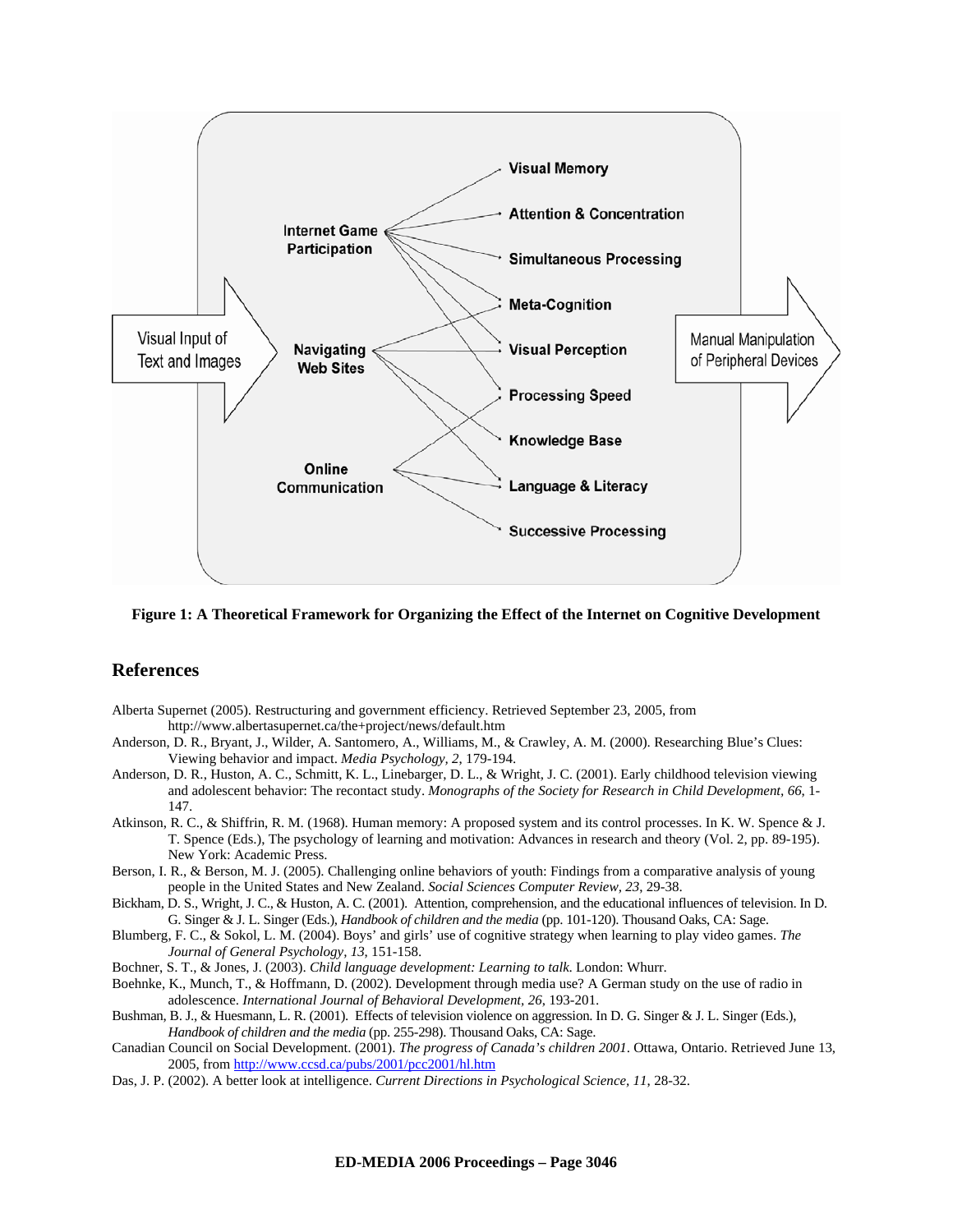- Das, J. P. (2004). Theories of intelligence: Issues and applications. In G. Goldstein, S. R. Beers, & M. Herson (Eds.), *Comprehensive handbook of psychological assessment. Vol. 1. Intellectual and neuropsychological assessment* (pp. 5- 23). Hoboken, NJ: John Wiley.
- Das, J. P., & Naglieri, J. A. (2001). The Das-Naglieri cognitive assessment system in theory and practice. In J. J. W. Andrews, D. H. Sakolfske, & H. L. Janzen (Eds.), *Handbook of psychoeducational assessment: Ability, achievement, and behavior in children* (pp. 34-64). San Diego, CA: Academic Press.
- Dede, C., & Kremer, A. (1999). Increasing students' participation via multiple interactive media. *Inventio, 1*. Retrieved June 13, 2005, from http://www.doit.gmu.edu/Archives/feb98/dede\_1.htm.
- Dennison, B. A., Erb, T. A., & Jenkins, P. L. (2002). Television viewing and television in bedroom associated with overweight risk among low-income preschool children. *Pediatrics, 109*, 1028-1035.
- Desmond, R. (2001). Free reading: Implications for child development. In D. G. Singer & J. L. Singer (Eds.), *Handbook of children and the media* (pp. 29-46). Thousand Oaks, CA: Sage.
- Funk, J. B., & Buchman, D. D. (1996). Playing violent video and computer games and adolescent self-concept. *Journal of Communication, 46*, 19-32.
- Gentile, D. A., & Walsh, D. A. (2002). A normative study of family media habits. *Applied Developmental Psychology, 23*, 157- 178.
- Gerzog, E. H., & Haugland, S. W. (1999). Web sites provide unique learning opportunities for young children. *Early Childhood Education Journal, 27*, 109-114.
- Green, C. S., & Bavelier, D. (2003). Active video game modifies visual selective attention. *Nature, 423*, 534-537.
- Healy, J. M. (1998). *Failure to connect: How computers affect our children's minds for better or for worse*. New York: Simon and Schuster.
- Henry J. Kaiser Family Foundation. (2004). *Children, the digital divide, and federal policy*. Retrieved June 15, 2005, from http://www.kff.org/entmedia/loader.cfm?url=/commonspot/security/getfile.cfm&PageID=46360
- Hines, R. A., & Pearl, C. E. (2004). Increasing interaction in web-based instruction: Using synchronous chats and asynchronous discussions. *Rural Special Education Quarterly, 23*, 33-36.
- John-Steiner, V., & Mahn, H. (1996). Sociocultural approaches to learning and development: A Vygotskian framework. *Educational Psychologist, 31*, 191-206.
- Johnson, M. H. (2004). *Developmental cognitive neuroscience* (2nd ed.). Oxford, United Kingdom: Blackwell.
- Klahr, D., & MacWhinney, B. (1998). Information processing. In D. Kuhn & R. S. Siegler (Eds.), *Handbook of child psychology:*  Vol. 2. Cognition, perception, and language (5<sup>th</sup> ed., pp. 631-678). New York: John Wiley.
- Koepp, M. J., Gunn, R. N., Lawrence, A. D., Cunningham, V. J., Dagher, A., Jones, T., et al. (1998). Evidence for striatal dopamine release during a video game. *Nature, 393*, 266-268.
- Luria, A. R. (1973). *The working brain*. Harmondsworth, England: Penguin.
- Luria, A. R. (1976). *Cognitive development: Its cultural and social foundations*. Cambridge MA: Harvard University Press.
- Marsh, J., & Thompson, P. (2001). Parental involvement in literacy development: Using media texts. *Journal of Research in Reading, 24*, 266-278.
- McChesney, R. W. (2004). *The problem of the media: U.S. communications politics in the 21st century*. New York: Monthly Review Press.
- McDermott, I. E. (2000). Youth stuck on web: The Internet for children. *Searcher, 8*, 36-40.
- Naigles, L. R., & Mayeux, L. (2001). Television as incidental language teacher. In D. G. Singer & J. L. Singer (Eds.), *Handbook of children and the media* (pp. 135-152). Thousand Oaks, CA: Sage.
- National Center for Educational Statistics (2003). *Computer and Internet use by children and adolescents in 2001: Statistical analysis report*. Jessup, MD: U. S. Department of Education. Retrieved June 10, 2005, from http://nces.ed.gov/pubsearch/pubsinfo.asp?pubid=2004014.
- Parette, H. P., Hourcade, J. J., & Heiple, G. S. (2000). The importance of structured computer experiences for young children with and without disabilities. *Early Childhood Education Journal, 27*, 243-250.
- Quigley, M., & Blashki, K. (2003). Beyond the boundaries of the sacred garden: Children and the Internet. *Educational Technology Review, 11*, 70-77.
- Rideout, V. J., Vandewater, E. A., & Wartella, E. A. (2003). *Zero to six: Electronic media in the lives of infants, toddlers and preschoolers*. Menlo Park, CA: The Henry J. Kaiser Family Foundation. Available at http://www.kaisernetwork.org/health\_cast/uploaded\_files/102803\_kff\_kids\_report.pdf
- Roberts, D. F., Foehr, U. G., & Rideout, V. (2004). *Generation M: Media in the lives of 8 18 year olds*. Menlo Park, CA: The Henry J. Kaiser Family Foundation. Available at

http://www.kff.org/entmedia/loader.cfm?url=/commonspot/security/getfile.cfm&PageID=51809

- Rocheleau, B. (1995). Computer use by school-age children: Trends, patterns and predictors. *Journal of Educational Computing Research, 1*, 1-17.
- Roe, K., & Muijs, D. (1998). Children and computer games: A profile of the heavy user. *European Journal of Communication, 13*, 181-200.
- Satyen, L. (2003). Improving reaction time performance through video game training. *Australian Journal of Psychology, 55*, 90. Siegler, R. S., & Alibali, M. W. (2004). *Children's thinking* (4<sup>th</sup> ed.). Upper Saddle River, NJ: Prentice Hall.
- Sims, V. K., & Mayer, R. E. (2002). Domain specificity of spatial expertise: The case of video game player. *Applied Cognitive*
- *Psychology, 16*, 97-115.